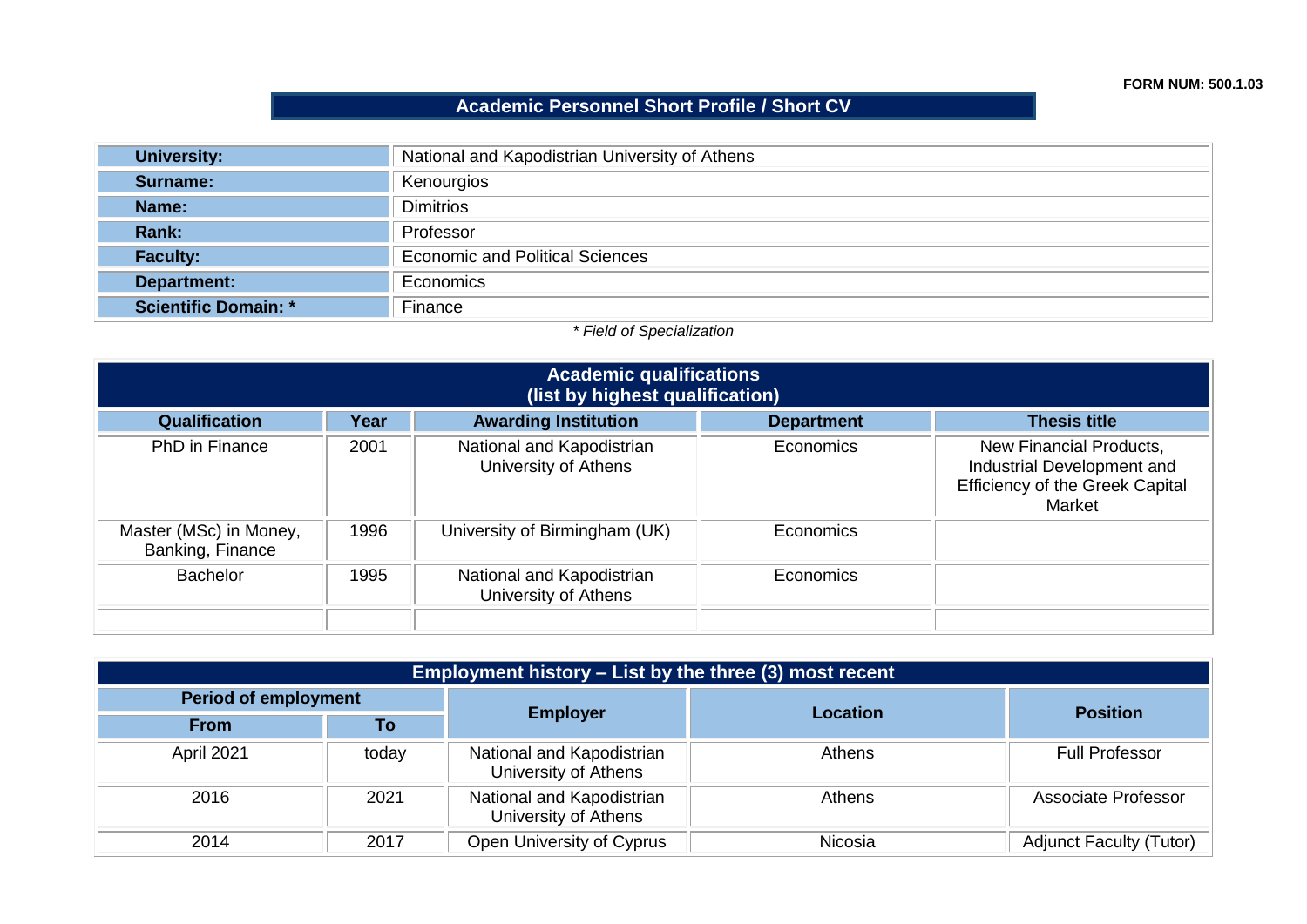| Key refereed journal papers, monographs, books, conference publications etc. List the five (5) more recent and other<br>five (5) selected - (max total 10) |      |                                                                                                                               |                                              |                                                                           |                                     |                |
|------------------------------------------------------------------------------------------------------------------------------------------------------------|------|-------------------------------------------------------------------------------------------------------------------------------|----------------------------------------------|---------------------------------------------------------------------------|-------------------------------------|----------------|
| <b>Ref. Number</b>                                                                                                                                         | Year | <b>Title</b>                                                                                                                  | <b>Other authors</b>                         | <b>Journal and</b><br><b>Publisher /</b><br><b>Conference</b>             | Vol.                                | <b>Pages</b>   |
| $\mathbf{1}$                                                                                                                                               | 2021 | Flight-to-quality between<br>global stock and bond<br>markets in the COVID era                                                | S. Papadamou, A. Fassas,<br>and D. Dimitriou | <b>Finance Research</b><br>Letters                                        | Volume<br>38                        | 10185<br>2     |
| 2                                                                                                                                                          | 2021 | Is political risk a driver of<br>listed SMEs leverage?                                                                        | G. Savvakis, Th.<br>Papageorgiou             | <b>Applied Economics</b><br>Letters                                       | Vol. 28,<br>No. 16                  | 1382-<br>1385  |
| 3                                                                                                                                                          | 2021 | To EMU or not to EMU: Can<br>TFP "provoke" the capital<br>structure puzzle of SMEs?"                                          | G. Savvakis, Th.<br>Papageorgiou             | <b>International Journal</b><br>of Finance and<br>Economics               | Volume<br>26,<br>Issue 2            | 2595-<br>2611  |
| $\overline{4}$                                                                                                                                             | 2021 | U.S. Unconventional<br>Monetary Policy and Risk<br>Tolerance in Major Currency<br>Markets".                                   | A. Fassas, S. Papadamou,                     | The European<br>Journal of Finance                                        | Volume<br>27,<br><b>Issue</b><br>10 | 994-<br>1008   |
| 5                                                                                                                                                          | 2020 | Are there any other safe<br>haven assets? Evidence for<br>"exotic" and alternative assets                                     | D. Dimitriou, T. Simos                       | <b>International Review</b><br>of Economics and<br>Finance                | 69                                  | 614-<br>628    |
| $6\phantom{1}$                                                                                                                                             | 2020 | The static and dynamic<br>connectedness of<br>environmental, social, and<br>governance investments:<br>International evidence | Zaghum Umar, S.<br>Papathanasiou             | <b>Economic Modelling</b>                                                 | 93                                  | $112 -$<br>124 |
| $\overline{7}$                                                                                                                                             | 2020 | Machine Learning as an Early<br>Warning System to Predict<br><b>Financial Crisis,</b>                                         | A. Samitas, E. Kampouris                     | <b>International Review</b><br>of Financial Analysis                      | 71                                  | 10150<br>7     |
| 8                                                                                                                                                          | 2020 | Modelling the dynamics of<br>unconventional monetary<br>policies' impact on<br>professionals' forecasts                       | S. Papadamou, D.<br>Dimitriou, C. Zopounidis | Journal of<br>International<br>Financial Markets,<br>Institutions & Money | 64                                  | 10117<br>0     |
| 9                                                                                                                                                          | 2020 | <b>ECB's unconventional</b><br>monetary policy and cross-<br>financial-market correlation<br>dynamics                         | E. Drakonaki, D. Dimitriou                   | North American<br>Journal of<br>Economics and<br>Finance                  | 50                                  | 10104<br>5     |
| 10                                                                                                                                                         | 2016 | On emerging stock market                                                                                                      | P. Alexakis, D. Dimitriou                    | Research in                                                               | 36                                  | $312 -$        |